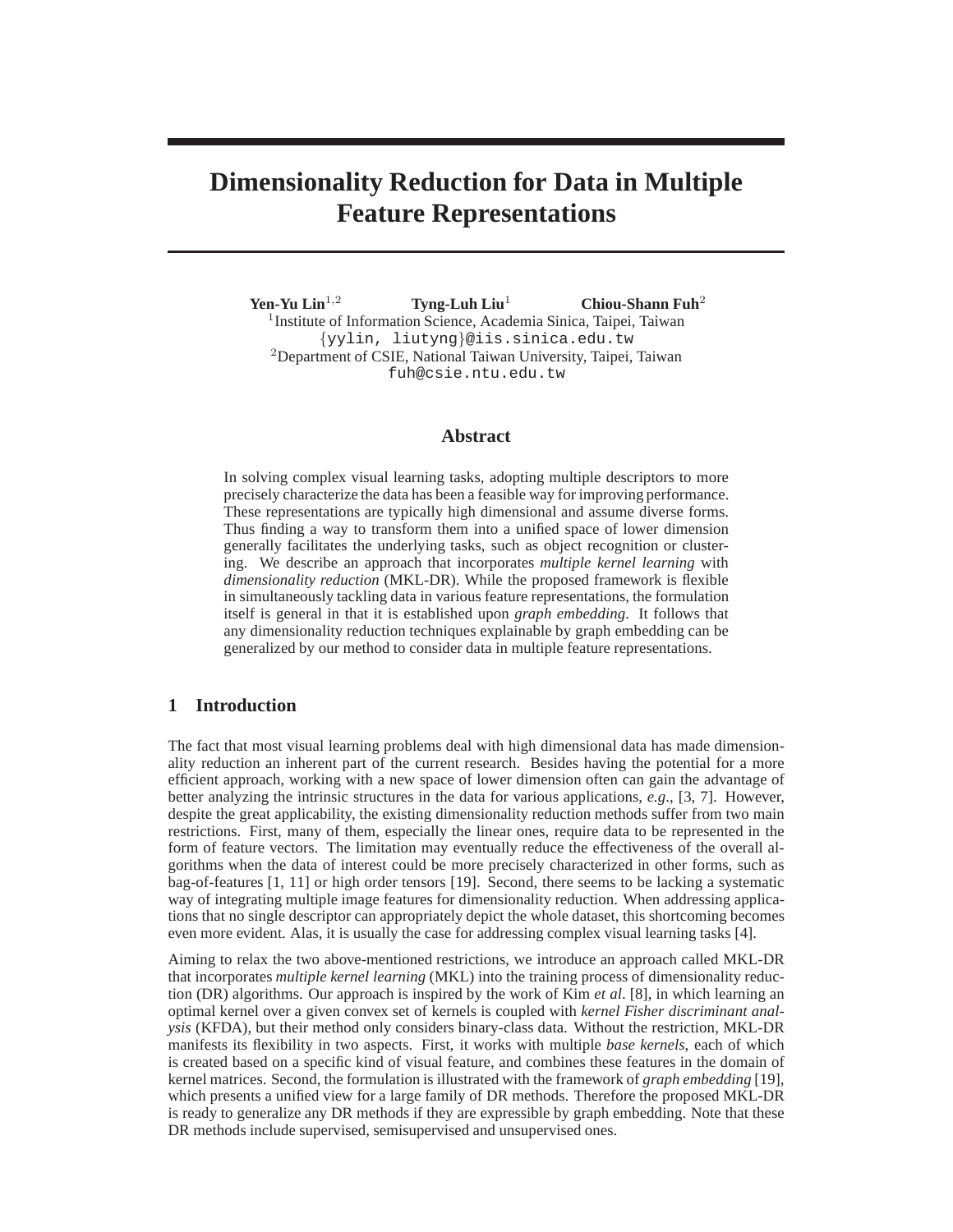## **2 Related work**

This section describes some of the key concepts used in the establishment of the proposed approach, including graph embedding and multiple kernel learning.

#### **2.1 Graph embedding**

Many dimensionality reduction methods focus on modeling the pairwise relationships among data, and utilize graph-based structures. In particular, the framework of graph embedding [19] provides a unified formulation for a set of DR algorithms. Let  $\Omega = {\mathbf{x}_i \in \mathbb{R}^d}_{i=1}^N$  be the dataset. A DR scheme accounted for by graph embedding involves a complete graph  $G$  whose vertices are over Ω. An affinity matrix  $W = [w_{ij}] \in \mathbb{R}^{N \times N}$  is used to record the edge weights that characterize the similarity relationships between training sample pairs. Then the optimal linear embedding  $\mathbf{v}^* \in \mathbb{R}^d$ can be obtained by solving

$$
\mathbf{v}^* = \underset{\mathbf{v}^\top X D X^\top \mathbf{v} = 1, \text{ or}}{\operatorname{arg\,min}} \mathbf{v}^\top X L X^\top \mathbf{v},
$$
  
\n
$$
\mathbf{v}^\top X L' X^\top \mathbf{v} = 1
$$
\n(1)

where  $X = [\mathbf{x}_1 \ \mathbf{x}_2 \ \cdots \ \mathbf{x}_N]$  is the data matrix, and  $L = \text{diag}(W \cdot \mathbf{1}) - W$  is the graph Laplacian of G. Depending on the property of a problem, one of the two constraints in (1) will be used in the optimization. If the first constraint is chosen, a diagonal matrix  $D = [d_{ij}] \in \mathbb{R}^{N \times N}$  is included for scale normalization. Otherwise another complete graph  $G'$  over  $\Omega$  is required for the second constraint, where L' and  $W' = [w'_{ij}] \in \mathbb{R}^{N \times N}$  are respectively the graph Laplacian and affinity matrix of  $G'$ . The meaning of (1) can be better understood with the following equivalent problem:

$$
\min_{\mathbf{v}} \qquad \sum_{i,j=1}^{N} ||\mathbf{v}^{\top} \mathbf{x}_{i} - \mathbf{v}^{\top} \mathbf{x}_{j}||^{2} w_{ij}
$$
 (2)

subject to 
$$
\sum_{i=1}^{N} ||\mathbf{v}^{\top} \mathbf{x}_i||^2 d_{ii} = 1, \text{ or}
$$
 (3)

$$
\sum_{i,j=1}^{N} ||\mathbf{v}^{\top}\mathbf{x}_{i} - \mathbf{v}^{\top}\mathbf{x}_{j}||^{2}w_{ij}^{\prime} = 1.
$$
 (4)

The constrained optimization problem (2) implies that pairwise distances or distances to the origin of projected data (in the form of  $\mathbf{v}^\top \mathbf{x}$ ) are modeled by one or two graphs in the framework. By specifying W and D (or W and W'), Yan *et al.* [19] show that a set of dimensionality reduction methods, such as PCA, LPP [7], LDA, and MFA [19] can be expressed by (1).

#### **2.2 Multiple kernel learning**

MKL refers to the process of learning a kernel machine with multiple kernel functions or kernel matrices. Recent research efforts on MKL, *e.g*., [9, 14, 16] have shown that learning SVMs with multiple kernels not only increases the accuracy but also enhances the interpretability of the resulting classifier. Our MKL formulation is to find an optimal way to linearly combine the given kernels. Suppose we have a set of base kernel functions  $\{k_m\}_{m=1}^M$  (or base kernel matrices  $\{\tilde{K}_m\}_{m=1}^M$ ). An *ensemble kernel function* k (or an *ensemble kernel matrix* K) is then defined by

$$
k(\mathbf{x}_i, \mathbf{x}_j) = \sum_{m=1}^{M} \beta_m k_m(\mathbf{x}_i, \mathbf{x}_j), \quad \beta_m \ge 0,
$$
 (5)

$$
K = \sum_{m=1}^{M} \beta_m K_m, \quad \beta_m \ge 0. \tag{6}
$$

Consequently, the learned model from binary-class data  $\{(x_i, y_i \in \pm 1)\}\$  will be of the form:

$$
f(\mathbf{x}) = \sum_{i=1}^{N} \alpha_i y_i k(\mathbf{x}_i, \mathbf{x}) + b = \sum_{i=1}^{N} \alpha_i y_i \sum_{m=1}^{M} \beta_m k_m(\mathbf{x}_i, \mathbf{x}) + b.
$$
 (7)

Optimizing both the coefficients  $\{\alpha_i\}_{i=1}^N$  and  $\{\beta_m\}_{m=1}^M$  is one particular form of the MKL problems. Our approach leverages such an MKL optimization to yield more flexible dimensionality reduction schemes for data in different feature representations.

### **3 The MKL-DR framework**

To establish the proposed method, we first discuss the construction of a set of base kernels from multiple features, and then explain how to integrate these kernels for dimensionality reduction. Finally, we design an optimization procedure to learn the projection for dimensionality reduction.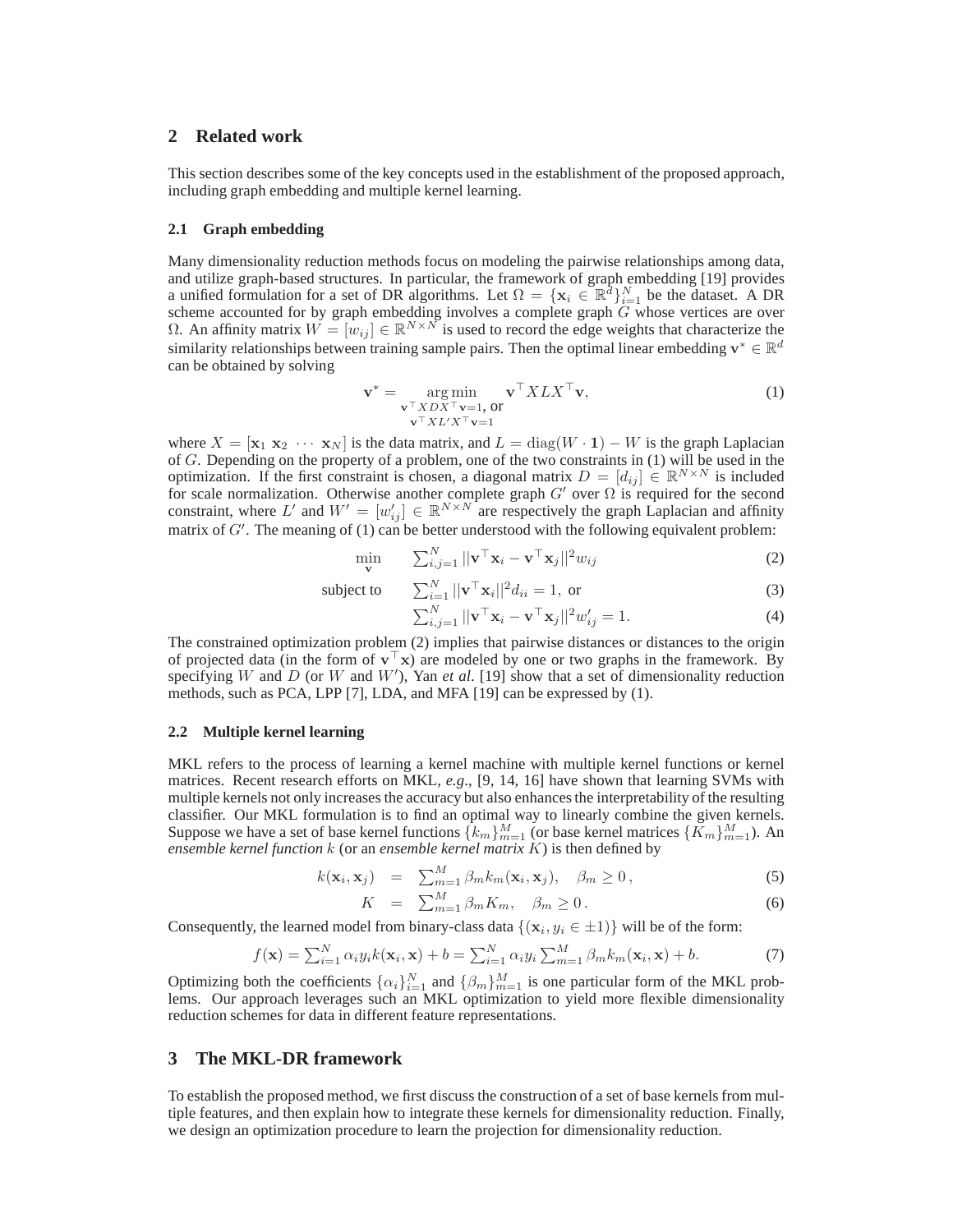#### **3.1 Kernel as a unified feature representation**

Consider a dataset  $\Omega$  of N samples, and M kinds of descriptors to characterize each sample. Let  $\Omega = {\mathbf{x}_i}_{i=1}^N$ ,  $\mathbf{x}_i = {\mathbf{x}_{i,m} \in \mathcal{X}_m}$   $\overrightarrow{M}_{m=1}$ , and  $d_m : \mathcal{X}_m \times \mathcal{X}_m \to 0 \cup \mathbb{R}^+$  be the distance function for data representation under the mth descriptor. The domains resulting from distinct descriptors, *e.g*. feature vectors, histograms, or bags of features, are in general different. To eliminate these varieties in representation, we represent data under each descriptor as a kernel matrix. There are several ways to accomplish this goal, such as using RBF kernel for data in the form of vector, or *pyramid match kernel* [6] for data in the form of bag-of-features. We may also convert pairwise distances between data samples to a kernel matrix [18, 20]. By coupling each representation and its corresponding distance function, we obtain a set of M *dissimilarity-based* kernel matrices  $\{K_m\}_{m=1}^M$  with

$$
K_m(i,j) = k_m(\mathbf{x}_i, \mathbf{x}_j) = \exp\left\{ \left( -d_m^2(\mathbf{x}_{i,m}, \mathbf{x}_{j,m}) / \sigma_m^2 \right) \right\}
$$
(8)

where  $\sigma_m$  is a positive constant. As several well-designed descriptors and their associated distance functions have been introduced over the years, the use of dissimilarity-based kernel is convenient in solving visual learning tasks. Nonetheless, care must be taken in that the resulting  $K_m$  is not guaranteed to be positive semidefinite. Zhang *et al*. [20] have suggested a solution to resolve this issue. It follows from (5) and (6) that determining a set of optimal ensemble coefficients  $\{\beta_1, \beta_2, \ldots, \beta_M\}$ can be interpreted as finding appropriate weights for best fusing the  $M$  feature representations.

#### **3.2 The MKL-DR algorithm**

Instead of designing a specific dimensionality reduction algorithm, we choose to describe MKL-DR upon graph embedding. This way we can derive a general framework: If a dimensionality reduction scheme is explained by graph embedding, then it will also be extendible by MKL-DR to handle data in multiple feature representations. In graph embedding (2), there are two possible types of constraints. For the ease of presentation, we discuss how to develop MKL-DR subject to constraint (4). However, the derivation can be analogously applied when using constraint (3).

It has been shown that a set of linear dimensionality reduction methods can be *kernelized* to nonlinear ones via kernel trick. The procedure of kernelization in MKL-DR is mostly accomplished in a similar way, but with the key difference in using multiple kernels  $\{K_m\}_{m=1}^M$ . Suppose the ensemble kernel K in MKL-DR is generated by linearly combining the base kernels  $\{K_m\}_{m=1}^M$  as in (6). Let  $\phi : \mathcal{X} \to \mathcal{F}$  denote the feature mapping induced by K. Through  $\phi$ , the training data can be implicitly mapped to a high dimensional Hilbert space, i.e.,

$$
\mathbf{x}_i \mapsto \phi(\mathbf{x}_i), \text{ for } i = 1, 2, ..., N. \tag{9}
$$

By assuming the optimal projection v lies in the span of training data in the feature space, we have

$$
\mathbf{v} = \sum_{n=1}^{N} \alpha_n \phi(\mathbf{x}_n). \tag{10}
$$

To show that the underlying algorithm can be reformulated in the form of inner product and accomplished in the new feature space  $\mathcal F$ , we observe that plugging into (2) each mapped sample  $\phi(\mathbf{x}_i)$ and projection v would appear exclusively in the form of  $\mathbf{v}^T \phi(\mathbf{x}_i)$ . Hence, it suffices to show that in MKL-DR,  $\mathbf{v}^T \phi(\mathbf{x}_i)$  can be evaluated via the kernel trick:

$$
\mathbf{v}^T \phi(\mathbf{x}_i) = \sum_{n=1}^N \sum_{m=1}^M \alpha_n \beta_m k_m(\mathbf{x}_n, \mathbf{x}_i) = \alpha^T \mathbb{K}^{(i)} \beta \quad \text{where}
$$
\n
$$
\mathbf{v}^T \phi(\mathbf{x}_i) = \sum_{n=1}^N \sum_{m=1}^M \alpha_n \beta_m k_m(\mathbf{x}_n, \mathbf{x}_i) = \alpha^T \mathbb{K}^{(i)} \beta \quad \text{where}
$$
\n
$$
(11)
$$

$$
\boldsymbol{\alpha} = \begin{bmatrix} \alpha_1 \\ \vdots \\ \alpha_N \end{bmatrix} \in \mathbb{R}^N, \boldsymbol{\beta} = \begin{bmatrix} \beta_1 \\ \vdots \\ \beta_M \end{bmatrix} \in \mathbb{R}^M, \mathbb{K}^{(i)} = \begin{bmatrix} K_1(1,i) & \cdots & K_M(1,i) \\ \vdots & \ddots & \vdots \\ K_1(N,i) & \cdots & K_M(N,i) \end{bmatrix} \in \mathbb{R}^{N \times M}.
$$

With (2) and (11), we define the constrained optimization problem for 1-D MKL-DR as follows:

$$
\min_{\mathbf{\alpha}, \mathbf{\beta}} \qquad \sum_{i,j=1}^{N} ||\mathbf{\alpha}^T \mathbb{K}^{(i)} \mathbf{\beta} - \mathbf{\alpha}^T \mathbb{K}^{(j)} \mathbf{\beta}||^2 w_{ij} \tag{12}
$$

subject to 
$$
\sum_{i,j=1}^{N} ||\boldsymbol{\alpha}^T \mathbb{K}^{(i)} \boldsymbol{\beta} - \boldsymbol{\alpha}^T \mathbb{K}^{(j)} \boldsymbol{\beta}||^2 w'_{ij} = 1,
$$
 (13)

$$
\beta_m \ge 0, \ m = 1, 2, ..., M. \tag{14}
$$

The additional constraints in  $(14)$  are included to ensure the the resulting kernel K in MKL-DR is a non-negative combination of base kernels. We leave the details of how to solve (12) until the next section, where using MKL-DR for finding a multi-dimensional projection  $V$  is considered.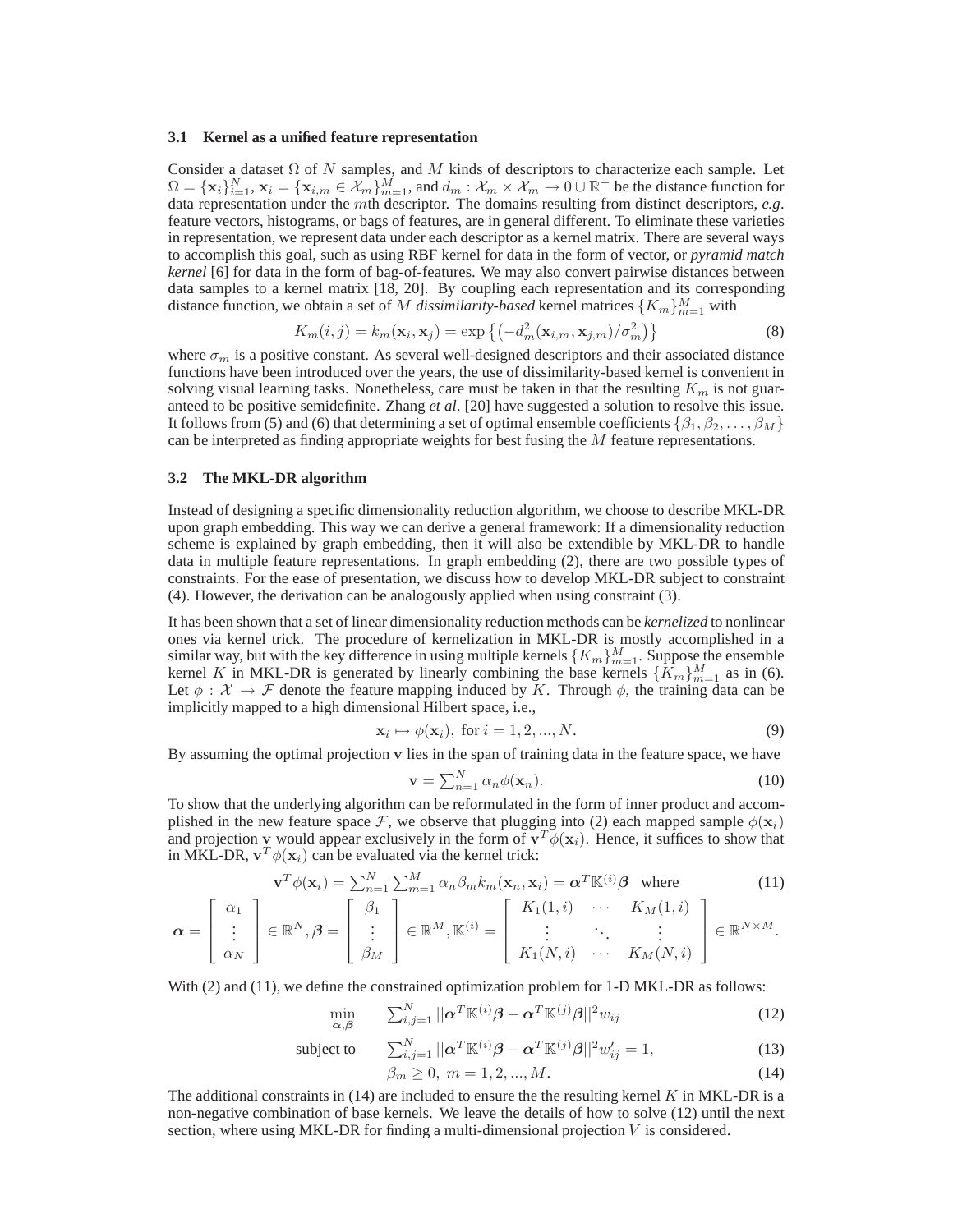xi,<sup>1</sup> xi,M X1 X<sup>M</sup> φ1 φ<sup>m</sup> φ<sup>M</sup> φ1(xi) φM(xi) F1 F<sup>M</sup> F β1 β<sup>m</sup> β<sup>M</sup> φ(xi) V V <sup>T</sup> φ(xi) = A <sup>T</sup> K (i)β R P

Figure 1: Four kinds of spaces in MKL-DR: the input space of each feature representation, the RKHS induced by each base kernel, the RKHS by the ensemble kernel, and the projected space.

#### **3.3 Optimization**

Observe from (11) that the one-dimensional projection v of MKL-DR is specified by a *sample coefficient vector*  $\alpha$  and a *kernel weight vector*  $\beta$ . The two vectors respectively account for the relative importance among the samples and the base kernels. To generalize the formulation to uncover a multi-dimensional projection, we consider a set of P sample coefficient vectors, denoted by

$$
A = [\alpha_1 \ \alpha_2 \ \cdots \ \alpha_P]. \tag{15}
$$

With A and  $\beta$ , each 1-D projection  $v_i$  is determined by a specific sample coefficient vector  $\alpha_i$  and the (shared) kernel weight vector  $\beta$ . The resulting projection  $V = [\mathbf{v}_1 \ \mathbf{v}_2 \ \cdots \ \mathbf{v}_P]$  will map samples to a P-dimensional space. Analogous to the 1-D case, a projected sample  $x_i$  can be written as

$$
V^{\top} \phi(\mathbf{x}_i) = A^{\top} \mathbb{K}^{(i)} \boldsymbol{\beta} \in \mathbb{R}^P.
$$
 (16)

The optimization problem (12) can now be extended to accommodate multi-dimensional projection:

$$
\min_{A,\beta} \qquad \sum_{i,j=1}^{N} ||A^{\top} \mathbb{K}^{(i)} \beta - A^{\top} \mathbb{K}^{(j)} \beta||^{2} w_{ij}
$$
\n
$$
\text{subject to} \qquad \sum_{i,j=1}^{N} ||A^{\top} \mathbb{K}^{(i)} \beta - A^{\top} \mathbb{K}^{(j)} \beta||^{2} w_{ij}' = 1,
$$
\n
$$
\beta_{m} \ge 0, \ m = 1, 2, ..., M.
$$
\n
$$
(17)
$$

In Figure 1, we give an illustration of the four kinds of spaces related to MKL-DR, including the input space of each feature representation, the RKHS induced by each base kernel and the ensemble kernel, and the projected Euclidean space.

Since direct optimization to (17) is difficult, we instead adopt an iterative, two-step strategy to alternately optimize A and  $\beta$ . At each iteration, one of A and  $\beta$  is optimized while the other is fixed, and then the roles of A and  $\beta$  are switched. Iterations are repeated until convergence or a maximum number of iterations is reached.

**On optimizing** A: By fixing  $\beta$ , the optimization problem (17) is reduced to

$$
\min_{A} \text{trace}(A^{\top} S_{W}^{\beta} A)
$$
  
subject to  $\text{trace}(A^{\top} S_{W'}^{\beta} A) = 1$  (18)

where

$$
S_W^{\beta} = \sum_{i,j=1}^N w_{ij} (\mathbb{K}^{(i)} - \mathbb{K}^{(j)}) \beta \beta^{\top} (\mathbb{K}^{(i)} - \mathbb{K}^{(j)})^{\top},
$$
(19)

$$
S_{W'}^{\beta} = \sum_{i,j=1}^{N} w'_{ij} (\mathbb{K}^{(i)} - \mathbb{K}^{(j)}) \beta \beta^{\top} (\mathbb{K}^{(i)} - \mathbb{K}^{(j)})^{\top}.
$$
 (20)

The problem (18) is a *trace ratio* problem, i.e.,  $\min_A \text{trace}(A^\top S_W^{\beta} A) / \text{trace}(A^\top S_{W'}^{\beta} A)$ . A closedform solution can be obtained by transforming (18) into the corresponding *ratio trace* problem, i.e.,  $\min_A \text{trace}[(A^\top S_{W'}^{\beta}A)^{-1}(A^\top S_{W}^{\beta}A)].$  Consequently, the columns of the optimal  $A^*$  =  $[\alpha_1 \alpha_2 \cdots \alpha_P]$  are the eigenvectors corresponding to the first P smallest eigenvalues in

$$
S_W^{\beta} \alpha = \lambda S_{W'}^{\beta} \alpha. \tag{21}
$$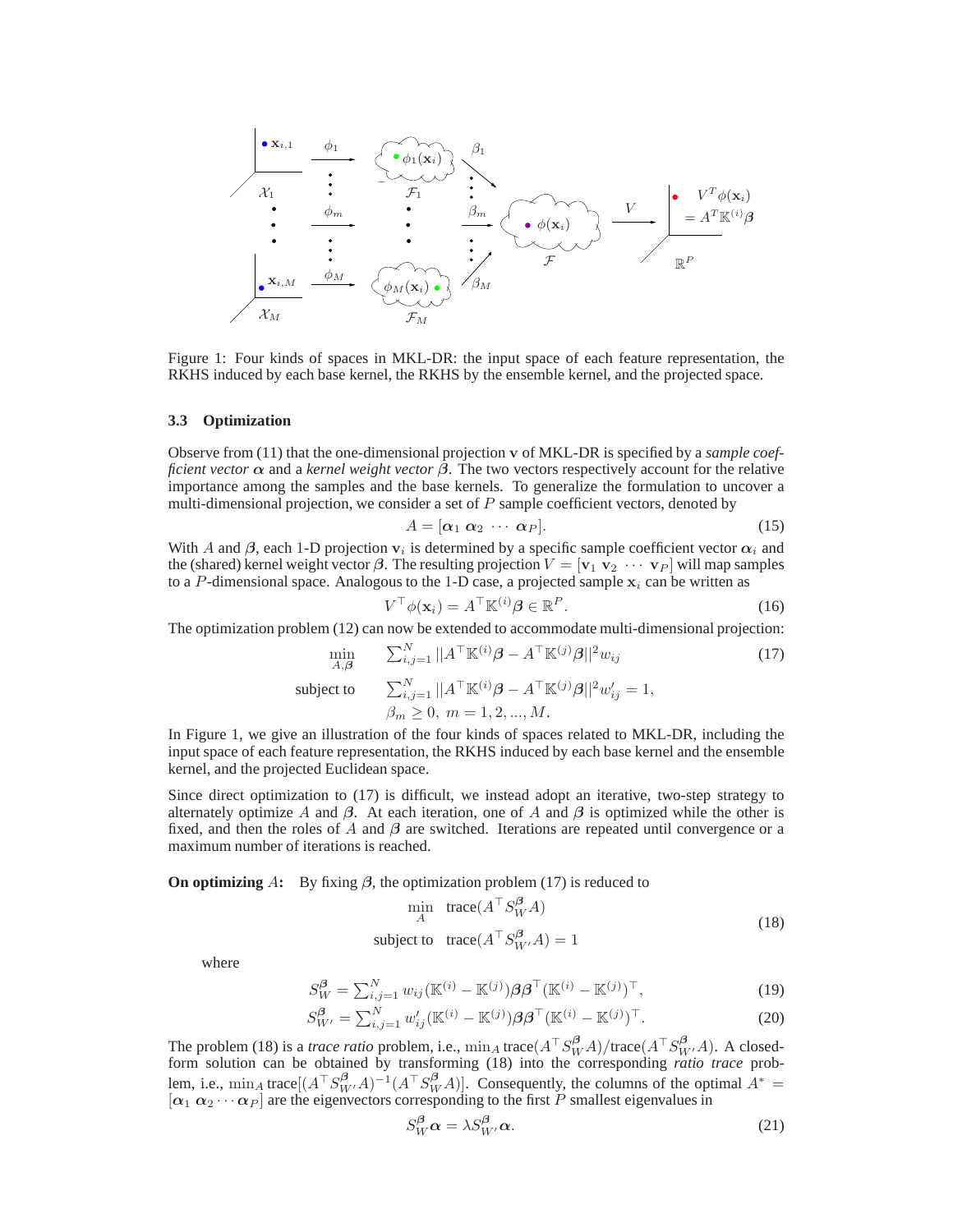## **Algorithm 1**: *MKL-DR*

**Input** : A DR method specified by two affinity matrices W and  $W'$  (cf. (2)); Various visual features expressed by base kernels  $\{K_m\}_{m=1}^M$  (cf. (8)); **Output**: Sample coefficient vectors  $A = [\alpha_1 \ \alpha_2 \cdots \alpha_P];$  Kernel weight vector  $\beta$ ; Make an initial guess for  $A$  or  $\beta$ ; **for**  $t \leftarrow 1, 2, \ldots, T$  **do** 1. Compute  $S_W^{\beta}$  in (19) and  $S_{W'}^{\beta}$  in (20); 2. A is optimized by solving the generalized eigenvalue problem (21);

3. Compute  $S_W^A$  in (23) and  $S_{W'}^A$  in (24);

4.  $\beta$  is optimized by solving optimization problem (25) via semidefinite programming;

**return** A and  $\beta$ ;

**On optimizing**  $\beta$ : By fixing A, the optimization problem (17) becomes

$$
\min_{\beta} \quad \beta^{\top} S_W^A \beta
$$
  
subject to 
$$
\beta^{\top} S_{W'}^A \beta = 1 \text{ and } \beta \ge 0
$$
 (22)

where

$$
S_W^A = \sum_{i,j=1}^N w_{ij} (\mathbb{K}^{(i)} - \mathbb{K}^{(j)})^\top A A^\top (\mathbb{K}^{(i)} - \mathbb{K}^{(j)}),
$$
\n(23)

$$
S_{W'}^{A} = \sum_{i,j=1}^{N} w'_{ij} (\mathbb{K}^{(i)} - \mathbb{K}^{(j)})^{\top} A A^{\top} (\mathbb{K}^{(i)} - \mathbb{K}^{(j)}).
$$
 (24)

The additional constraints  $\beta \ge 0$  cause that the optimization to (22) can no longer be formulated as a generalized eigenvalue problem. Indeed it now becomes a nonconvex *quadratically constrained quadratic programming* (QCQP) problem, and is known to be very difficult to solve. We instead consider solving its convex relaxation by adding an auxiliary variable B of size  $M \times M$ :

$$
\min_{\beta, B} \qquad \text{trace}(S_W^A B) \tag{25}
$$

$$
subject to \ttrace(S_{W'}^A B) = 1,
$$
\t(26)

$$
\mathbf{e}_m^T \boldsymbol{\beta} \ge 0, \ m = 1, 2, ..., M,\tag{27}
$$

$$
\begin{array}{cc} 1 & \beta^T \\ \beta & B \end{array} \geq 0,\tag{28}
$$

where  $e_m$  in (27) is a column vector whose elements are 0 except that its mth element is 1, and the constraint in (28) means that the square matrix is positive semidefinite. The optimization problem (25) is an SDP relaxation of the nonconvex QCQP problem (22), and can be efficiently solved by semidefinite programming (SDP). One can verify the equivalence between the two optimization problems (22) and (25) by replacing the constraint (28) with  $B = \beta \beta^T$ . In view of that the constraint  $B = \beta \beta^T$  is nonconvex, it is relaxed to  $B \succeq \beta \beta^T$ . Applying the Schur complement lemma,  $B \succeq \beta \beta^T$  can be equivalently expressed by the constraint in (28). (Refer to [17] for further details.) Note that the numbers of constraints and variables in (25) are respectively linear and quadratic to M, the number of the adopted descriptors. In practice the value of M is often small. ( $M = 7$  in our experiments.) Thus like most of the other DR methods, the computational bottleneck of our approach is still in solving the generalized eigenvalue problems.

f

Listed in Algorithm 1, the procedure of MKL-DR requires an initial guess to either A or  $\beta$  in the alternating optimization. We have tried two possibilities: 1)  $\beta$  is initialized by setting all of its elements as 1 to equally weight each base kernel; 2) A is initialized by assuming  $AA^\dagger = I$ . In our empirical testing, the second initialization strategy gives more stable performances, and is thus adopted in the experiments. Pertaining to the convergence of the optimization procedure, since SDP relaxation has been used, the values of objective function are not guaranteed to monotonically decrease throughout the iterations. Still, the optimization procedures rapidly converge after only a few iterations in all our experiments.

**Novel sample embedding.** Given a testing sample z, it is projected to the learned space of lower dimension by

$$
\mathbf{z} \mapsto A^T \mathbb{K}^{(\mathbf{z})} \boldsymbol{\beta}, \text{ where } \mathbb{K}^{(\mathbf{z})} \in \mathbb{R}^{N \times M} \text{ and } \mathbb{K}^{(\mathbf{z})}(n, m) = k_m(\mathbf{x}_n, \mathbf{z}). \tag{29}
$$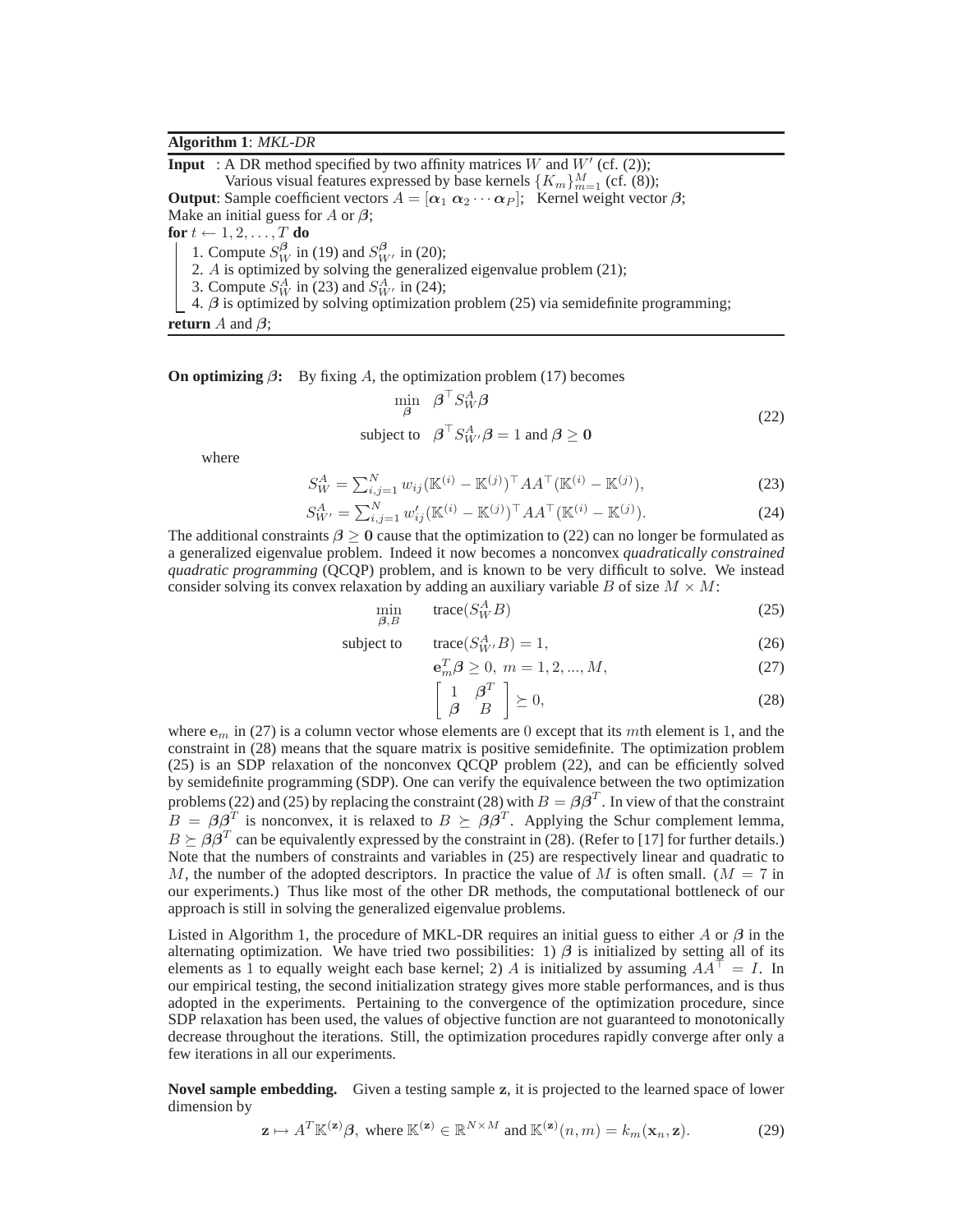# **4 Experimental results**

To evaluate the effectiveness of MKL-DR, we test the technique with the supervised visual learning task of object category recognition. In the application, two (base) DR methods and a set of descriptors are properly chosen to serve as the input to MKL-DR.

## **4.1 Dataset**

The Caltech-101 image dataset [4] consists of 101 object categories and one additional class of background images. The total number of categories is 102, and each category contains roughly 40 to 800 images. Although each target object often appears in the central region of an image, the large class number and substantial intraclass variations still make the dataset very challenging. Still, the dataset provides a good test bed to demonstrate the advantage of using multiple image descriptors for complex recognition tasks. Since the images in the dataset are not of the same size, we resize them to around 60,000 pixels, without changing their aspect ratio.

To implement MKL-DR for recognition, we need to select some proper graph-based DR method to be generalized and a set of image descriptors, and then derive (in our case) a pair of affinity matrices and a set of base kernels. The details are described as follows.

## **4.2 Image descriptors**

For the Caltech-101 dataset, we consider seven kinds of image descriptors that result in the seven base kernels (denoted below in bold and in abbreviation):

**GB-1**/**GB-2**: From a given image, we randomly sample 300 edge pixels, and apply *geometric blur* descriptor [1] to them. With these image features, we adopt the distance function, as is suggested in equation (2) of the work by Zhang *et al*. [20], to obtain the two dissimilarity-based kernels, each of which is constructed with a specific descriptor radius.

**SIFT-Dist**: The base kernel is analogously constructed as in **GB-2**, except now the *SIFT* descriptor [11] is used to extract features.

**SIFT-Grid**: We apply SIFT with three different scales to an evenly sampled grid of each image, and use k-means clustering to generate *visual words* from the resulting local features of all images. Each image can then be represented by a histogram over the visual words. The  $\chi^2$  distance is used to derive this base kernel via (8).

**C2-SWP**/**C2-ML**: Biologically inspired features are also considered here. Specifically, both the *C2* features derived by Serre *et al*. [15] and by Mutch and Lowe [13] have been chosen. For each of the two kinds of C2 features, an RBF kernel is respectively constructed.

**PHOG**: We adopt the *PHOG* descriptor [2] to capture image features, and limit the pyramid level up to 2. Together with  $\chi^2$  distance, the base kernel is established.

## **4.3 Dimensionality reduction methods**

We consider two supervised DR schemes, namely, *linear discriminant analysis* (LDA) and *local discriminant embedding* (LDE) [3], and show how MKL-DR can generalize them. Both LDA and LDE perform discriminant learning on a fully labeled dataset  $\Omega = \{(\mathbf{x}_i, y_i)\}_{i=1}^N$ , but make different assumptions about data distribution: LDA assumes data of each class can be modeled by a Gaussian, while LDE assumes they spread as a submanifold. Each of the two methods can be specified by a pair of affinity matrices to fit the formulation of graph embedding (2), and the resulting MKL dimensionality reduction schemes are respectively termed as *MKL-LDA* and *MKL-LDE*.

**Affinity matrices for LDA:** The two affinity matrices  $W = [w_{ij}]$  and  $W' = [w'_{ij}]$  are defined as

$$
w_{ij} = \begin{cases} 1/n_{y_i}, & \text{if } y_i = y_j, \\ 0, & \text{otherwise,} \end{cases} \quad \text{and} \quad w'_{ij} = \frac{1}{N}, \tag{30}
$$

where  $n_{y_i}$  is the number of data points with label  $y_i$ . See [19] for the derivation.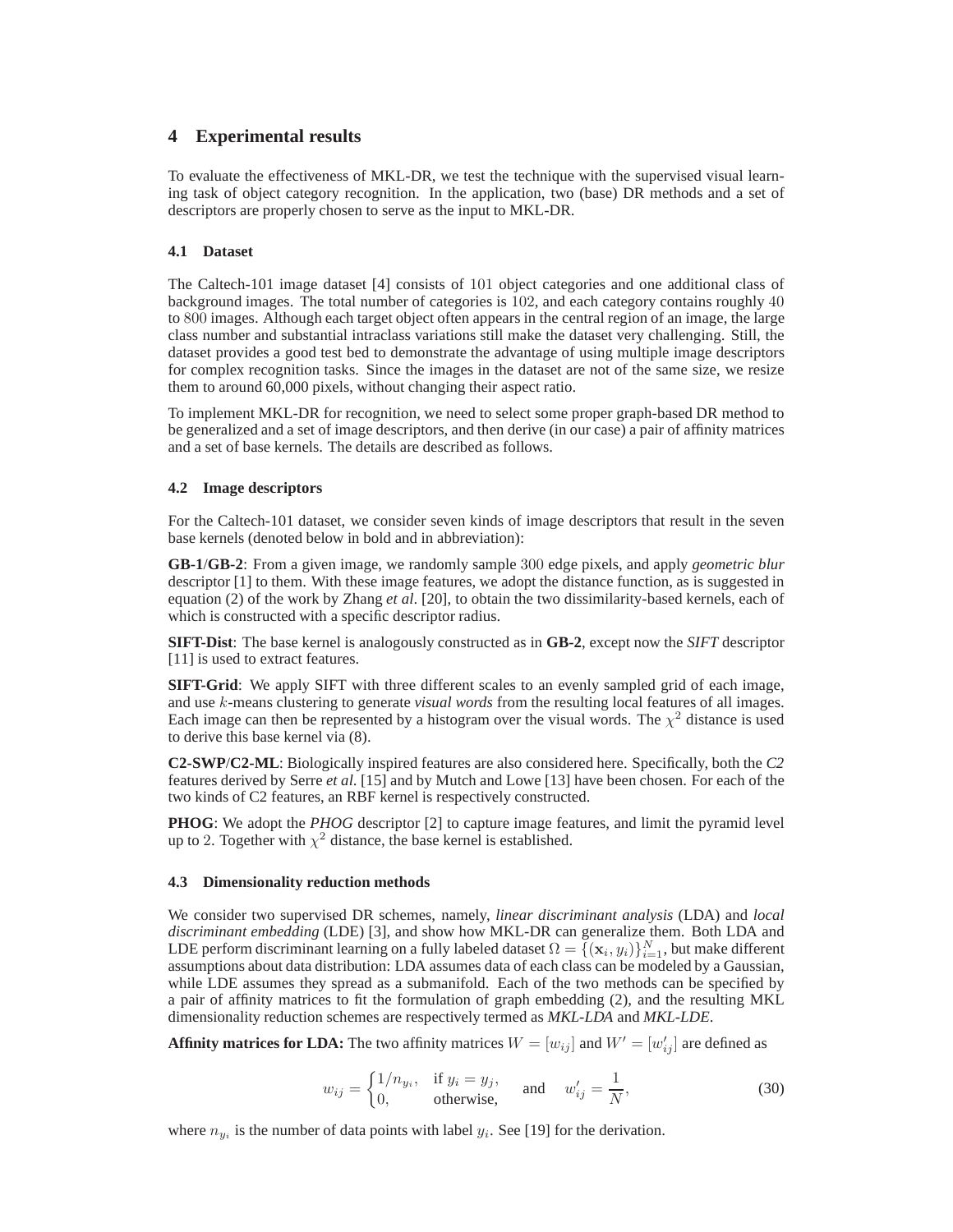| kernel(s)   | method           | number of classes |                | method            | number of classes |                |
|-------------|------------------|-------------------|----------------|-------------------|-------------------|----------------|
|             |                  | 102               | 101            |                   | 102               | 101            |
| $GB-1$      | <b>KFD</b>       | $57.3 \pm 2.5$    | $57.7 \pm 0.7$ | <b>KLDE</b>       | $57.1 \pm 1.4$    | $57.7 \pm 0.8$ |
| $GB-2$      |                  | $60.0 \pm 1.5$    | $60.6 \pm 1.5$ |                   | $60.9 \pm 1.4$    | $61.3 \pm 2.1$ |
| SIFT-Dist   |                  | $53.0 \pm 1.4$    | $53.2 \pm 0.8$ |                   | $54.2 \pm 0.5$    | $54.6 \pm 1.5$ |
| SIFT-Grid   |                  | $48.8 \pm 1.9$    | $49.6 \pm 0.7$ |                   | $49.5 \pm 1.3$    | $50.1 \pm 0.3$ |
| $C2-SWP$    |                  | $30.3 \pm 1.2$    | $30.7 \pm 1.5$ |                   | $31.1 \pm 1.5$    | $31.3 \pm 0.7$ |
| $C2-ML$     |                  | $46.0 \pm 0.6$    | $46.8 \pm 0.9$ |                   | $45.8 \pm 0.2$    | $46.7 + 1.5$   |
| <b>PHOG</b> |                  | $41.8 \pm 0.6$    | $42.1 \pm 1.3$ |                   | $42.2 \pm 0.6$    | $42.6 \pm 1.3$ |
|             | KFD-Voting       | $68.4 \pm 1.5$    | $68.9 \pm 0.3$ | KLDE-Voting       | $68.4 \pm 1.4$    | $68.7 \pm 0.8$ |
|             | <b>KFD-SAMME</b> | $71.2 \pm 1.4$    | $72.1 \pm 0.7$ | <b>KLDE-SAMME</b> | $71.1 \pm 1.9$    | $71.3 + 1.2$   |
| All         | <b>MKL-LDA</b>   | $74.6 + 2.2$      | $75.3 \pm 1.7$ | <b>MKL-LDE</b>    | $75.3 \pm 1.5$    | $75.5 + 1.7$   |

Table 1: Recognition rates (mean  $\pm$  std  $\%$ ) for Caltech-101 dataset

**Affinity matrices for LDE:** In LDE, not only the data labels but also the neighborhood relationships are simultaneously considered to construct the affinity matrices  $W = [w_{ij}]$  and  $W' = [w'_{ij}]$ :

$$
w_{ij} = \begin{cases} 1, & \text{if } y_i = y_j \land [i \in \mathcal{N}_k(j) \lor j \in \mathcal{N}_k(i)], \\ 0, & \text{otherwise,} \end{cases}
$$
(31)

$$
w'_{ij} = \begin{cases} 1, & \text{if } y_i \neq y_j \land [i \in \mathcal{N}_{k'}(j) \lor j \in \mathcal{N}_{k'}(i)], \\ 0, & \text{otherwise.} \end{cases}
$$
(32)

where  $i \in \mathcal{N}_k(j)$  means that sample  $x_i$  is one of the k nearest neighbors for sample  $x_j$ . The definitions of the affinity matrices are faithful to those in LDE [3]. However, since there are now multiple image descriptors, we need to construct an affinity matrix for data under each descriptor, and average the resulting affinity matrices from all the descriptors.

#### **4.4 Quantitative results**

Our experiment setting follows the one described by Zhang *et al*. [20]. From each of the 102 classes, we randomly pick 30 images where 15 of them are included for training and the other 15 images are used for testing. To avoid a biased implementation, we redo the whole process of learning by switching the roles of training and testing data. In addition, we also carry out the experiments without using the data from the the background class, since such setting is adopted in some of the related works, *e.g*., [5]. Via MKL-DR, the data are projected to the learned space, and the recognition task is accomplished there by enforcing the *nearest-neighbor* rule.

Coupling the seven base kernels with the affinity matrices of LDA and LDE, we can respectively derive MKL-LDA and MKL-LDE using Algorithm 1. Their effectiveness is investigated by comparing with KFD (kernel Fisher discriminant) [12] and KLDE (kernel LDE) [3]. Since KFD considers only one base kernel at a time, we implement two strategies to take account of the classification outcomes from the seven resulting KFD classifiers. The first is named as KFD-*Voting*. It is constructed based on the voting result of the seven KFD classifiers. If there is any ambiguity in the voting result, the next nearest neighbor in each KFD classifier will be considered, and the process is continued until a decision on the class label can be made. The second is termed as KFD-*SAMME*. By viewing each KFD classifier as a multi-class weak learner, we boost them by *SAMME* [21], which is a multi-class generalization of AdaBoost. Analogously, we also have KLDE-*Voting* and KLDE-*SAMME*.

We report the mean recognition rates and the standard deviation in Table 1. First of all, MKL-LDA achieves a considerable performance gain of 14.6% over the best recognition rate by the seven KFD classifiers. On the other hand, while KFD-*Voting* and KFD-*SAMME* try to combine the *separately* trained KFD classifiers, MKL-LDA *jointly* integrates the seven kernels into the learning process. The quantitative results show that MKL-LDA can make the most of fusing various feature descriptors, and improves the recognition rates from 68.4% and 71.2% to 74.6%. Similar improvements can also be observed for MKL-LDE.

The recognition rates 74.6% in MKL-LDA and 75.3% in MKL-LDE are favorably comparable to those by most of the existing approaches. In [6], Grauman and Darrell report a 50% recognition